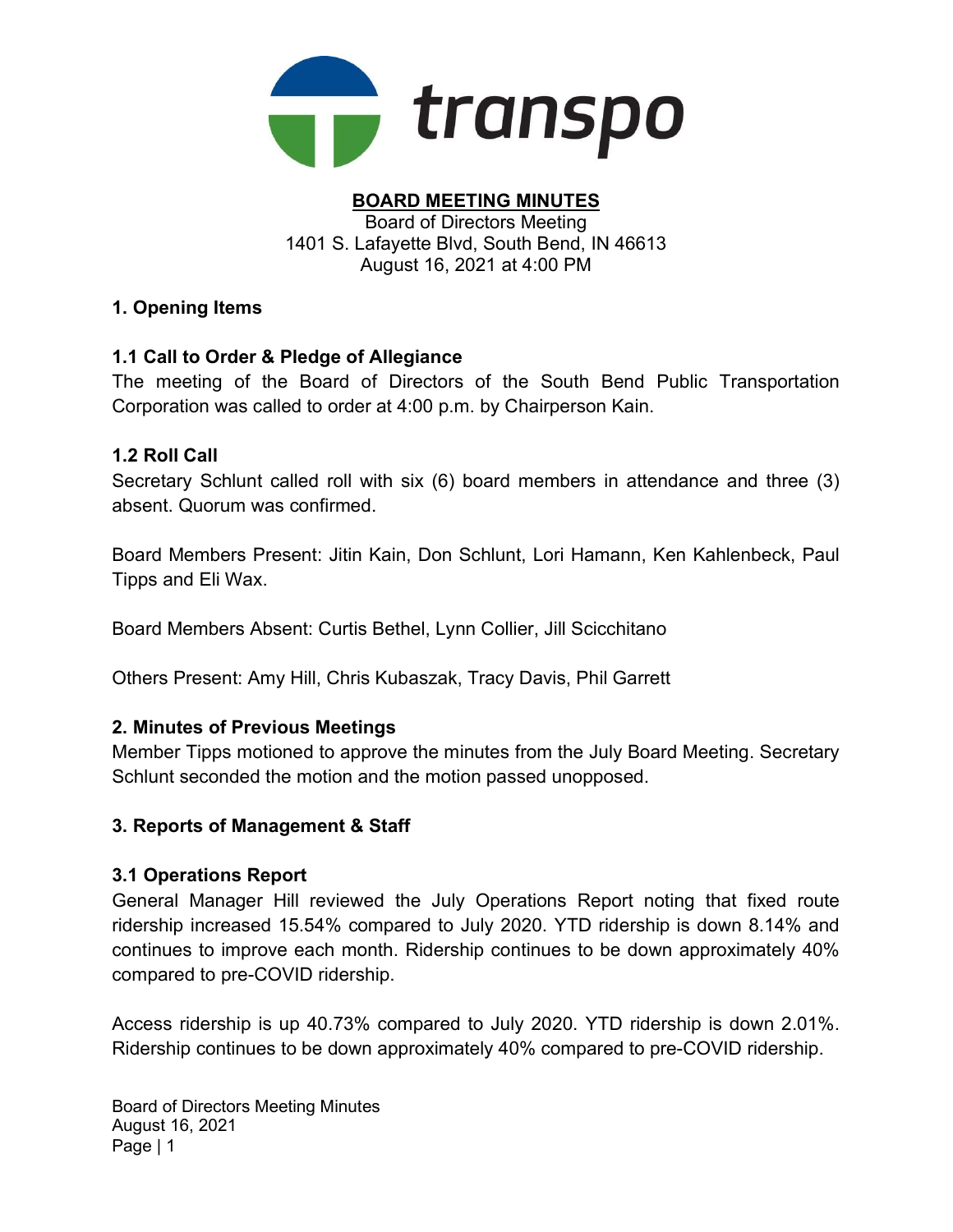The Safety Report showed two (2) preventable accidents, one (1) non-preventable accident and no yard accidents in July 2021.

The Passenger Service Reports were reviewed noting 14 fixed route reports received with seven (7) unsubstantiated, three (3) being monitored for future action and four (4) resulting in discipline.

Member Wax asked about the reports being monitored for future action. General Manager Hill responded it represented a report that may not have been subject to discipline or a coaching opportunity for the operator. Any issues are tracked and monitored for any future corrective action.

Member Hamann asked if most PSRs were driver related. General Manager Hill confirmed that the majority tended to be driver related such as running late / early, passing up a passenger, etc.

The full report was included in the board packet.

### 3.2 Finance Report

Controller Kubaszak reviewed the Finance Report noting Passenger Revenue for the month of July continues to be under budget since ridership continues to be down compared to pre-COVID numbers.

Non-operating revenue is up with the receipt of the second PMTF installment. Grants 5339 and 5307 have been approved by the FTA.

Controller Kubaszak highlighted the financial operating data from 2019-2021 which includes data reported on the state level.

The proposed 2022 Budget was also reviewed highlighting the differences between 2021 and 2022. Controller Kubaszak reviewed Labor, Benefits, Services, Property Tax, Local Income Tax, PMTF and Operating Assistance.

Member Tipps asked about insurance costs and Controller Kubaszak responded the worker's compensation rates were adjusted to be in line with actual costs. Member Wax asked about legal expenses included in the budget. General legal services are included, but there is not a separate line item for any settlements or litigation that may take place during the year.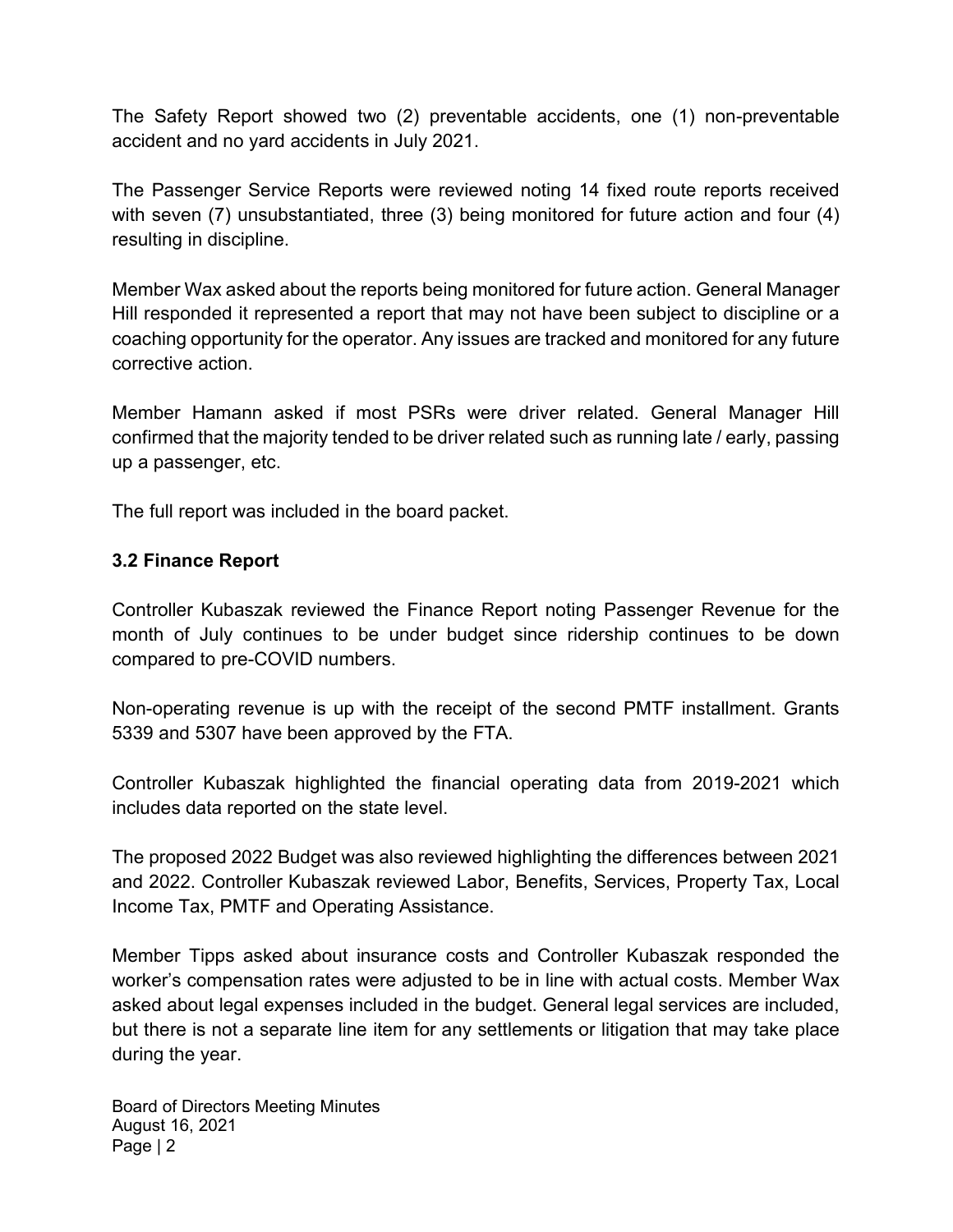Member Hamann asked about utility contracts. Transpo does contract for fuel and some maintenance services, but does not contract with other utilities.

Member Tipps asked about the parking garage lease with the City of South Bend and Controller Kubaszak explains the lease continues through 2025. He also suggested that the budget be adjusted to account for the anticipated LIT tax rate modification.

Chairperson Kain asked about the increase in lease revenue which is due to Greyhound and FlixBus at South Street Station.

A copy of the short form budget was provided and board members were ask to provide any additional feedback they may have. Approval will be requested at the September board meeting.

The full report was included in the board packet.

### 3.3 Human Resource Report

Director Davis reviewed the Human Resource Report noting there no new hires and separations during the month of July. The Director of Marketing has resigned so the position will be posted shortly.

The full report was included in the board packet.

### 3.4 Maintenance Report

General Manger Hill reviewed the Maintenance Report noting there were 46 preventative maintenance inspections completed with 98% on time.

There was discussion among the board regarding the type of information to include in the Maintenance report. Chairperson Kain encouraged board members to provide feedback on what information they would like to receive on a monthly basis. Member Tipps suggested information some of the other initiatives taking place within the department and Member Wax stated that information on the types of service calls could be included in the general report.

The full report was included in the board packet.

### 3.5 Marketing Report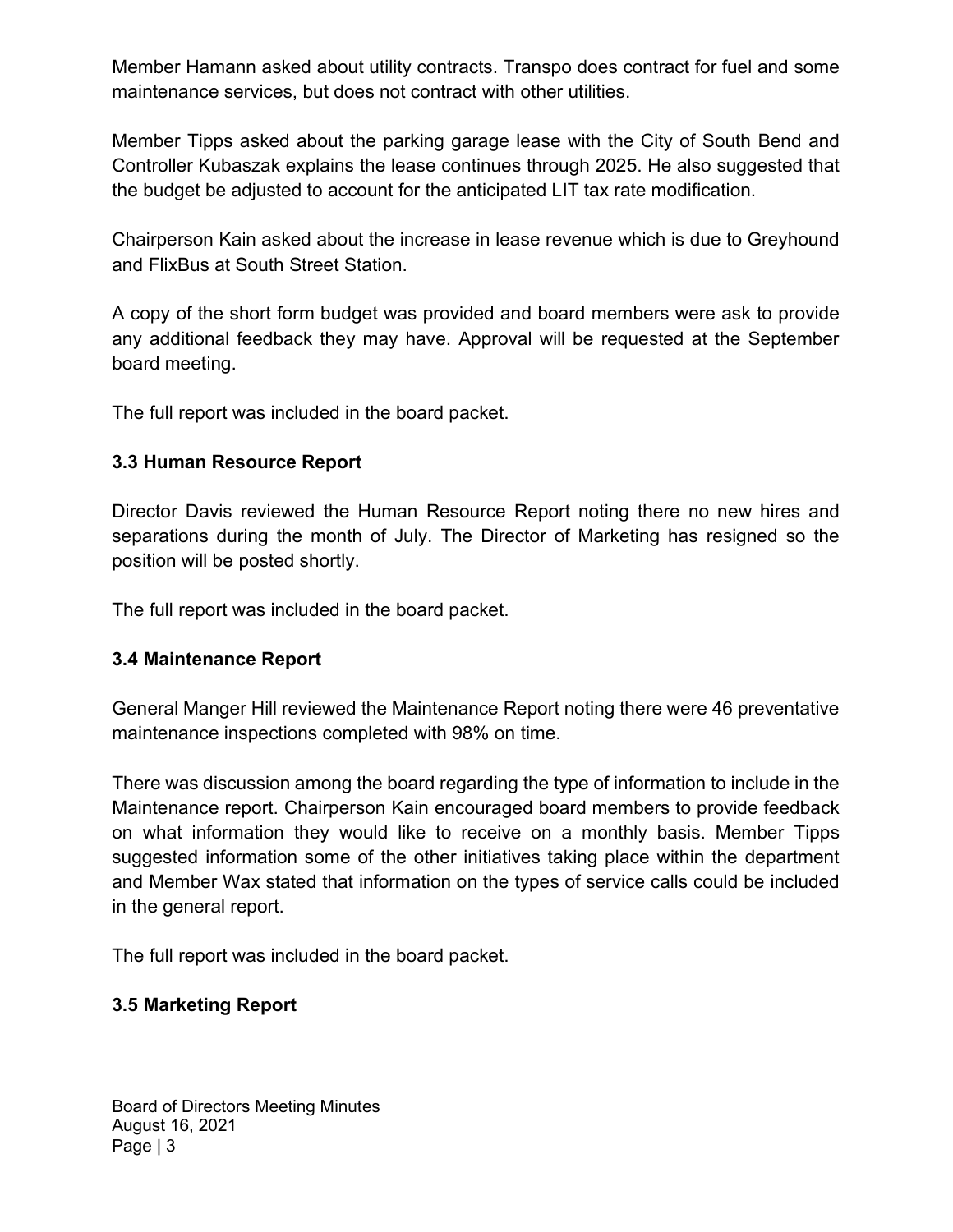General Manager Hill reviewed the Marketing Report noting Token Transit usage was up for the month of July. Summer Travel Program ridership remains steady and the program will conclude August 31.

She provided an overview of special service events noting there was one event which was a South Bend Common Council tour of the 6<sup>th</sup> District.

The full report was included in the board packet.

### 3.6 Administrative Report

General Manager Hill reviewed the Administrative Report highlighting the Game Day Express route that will return for the 2021 Notre Dame Home Football Games. Visit South Bend / Mishawaka increased their sponsorship to help offset the costs to the other partners. The route is fully funded through partnership with Aloft, Century Center, Courtyard by Marriott, DoubleTree, DTSB and Visit South Bend. The route is free and open to the public.

Transpo is moving forward with the Transit Planning MOU with MACOG along with the Comprehensive Operational Analysis.

Transpo's current Access Collective Bargaining Agreement expires on October 31, 2021 and Transpo anticipates starting the negotiation process in mid-September.

Transpo has scheduled an All Employee Meeting for Sunday, September 12<sup>th</sup> from 11:00 a.m. to 1:00 p.m. at The History Museum. Board members are welcome to attend.

The full report was included in the board packet.

#### 4.0 Introductions to Resolutions

#### 4.1 RESOLUTION 28-2021

A RESOLUTION OF THE BOARD OF DIRECTORS OF THE SOUTH BEND PUBLIC TRANSPORTATION CORPORATION, SOUTH BEND, INDIANA APPROVING THE FINANCIAL TRANSACTIONS DURING THE MONTH OF JULY WITHIN THE CORPORATION'S CAPITAL IMPROVEMENT FUND.

Staff Report: Investments and payments were made from the Capital Improvement Fund during the month of July 2021. The Corporation's share, which is required by the Federal government, totaled \$2,599.89.

Member Tipps motioned to approve the Resolution 28-2021. Secretary Schlunt seconded the motion. The motion passed 6-0.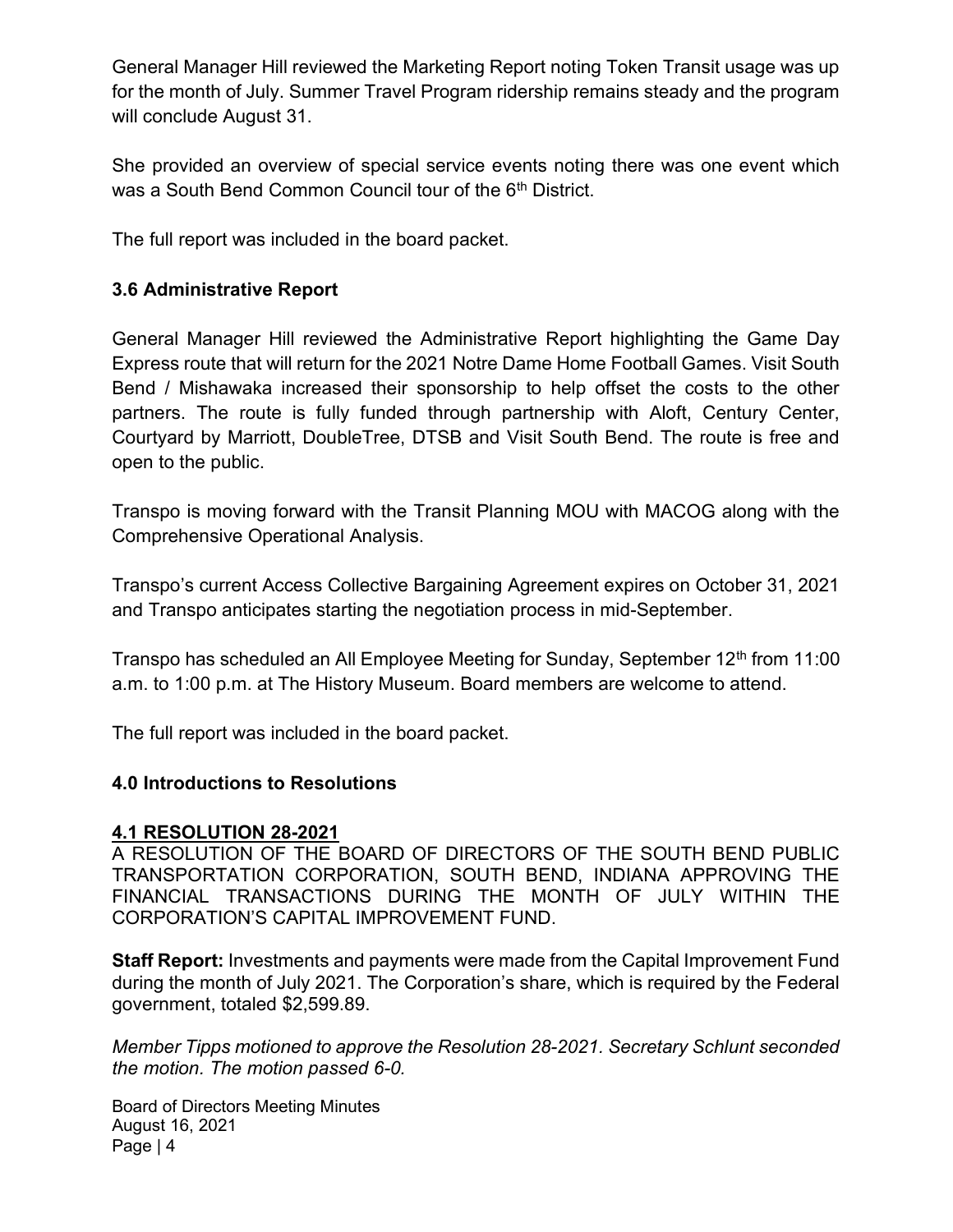# 4.2 RESOLUTION 29-2021

A RESOLUTION OF THE BOARD OF DIRECTORS OF THE SOUTH BEND PUBLIC TRANSPORTATION CORPORATION, SOUTH BEND, INDIANA APPROVING THE FINANCIAL TRANSACTIONS INCURRED DURING THE PAST THIRTY-ONE DAYS OF JULY WITHIN THE CORPORATION'S PAYROLL & TRANSPORTATION FUND.

Staff Report: There were a total of 109 checks issued July 1-31 for a total disbursement of \$568,468.51

Member Tipps motioned to pass Resolution 28-2021. Secretary Schlunt seconded the motion. The motion passed 6-0.

### 4.3 RESOLUTION 24-2021

A RESOLUTION OF THE BOARD OF DIRECTORS OF THE SOUTH BEND PUBLIC TRANSPORTATION CORPORATION, SOUTH BEND, INDIANA AUTHORIZING MANAGEMENT TO PROVIDE THE CITY OF SOUTH BEND WITH A DISCOUNT ON THE PURCHASE OF BUS PASSES TO ASSIST WITH THE WEATHER AMNESTY PROGRAM

Staff Report: This resolution was tabled last month and additional information requested on the distribution of the passes purchased by the City of South Bend. The passes are distributed through the Motels4Now program (summer and during weather amnesty) and also through Hope Ministries and the Center for the Homeless during the weather amnesty months.

The City of South Bend is increasing their purchase by approximately \$20,000. Given the large financial commitment, it was recommended to approve the one-time donation of up to 175 bus passes.

There was discussion among the board members regarding the donation.

Chairperson Kain recused himself from the vote since he is employed by the City of South Bend. Secretary Schlunt motioned to approve Resolution 24-2021. Member Hamann seconded the motion. The motion passed with 4 voting in favor, 1 opposed and 1 abstaining. The motion passed 4-1.

### 4.4 RESOLUTION NO. 30-2021

A RESOLUTION OF THE BOARD OF DIRECTORS OF THE SOUTH BEND PUBLIC TRANSPORTATION CORPORATION, SOUTH BEND, INDIANA APPROVING THE SBCSC HIGH SCHOOL RIDERSHIP PROGRAM FOR THE 2021-2022 SCHOOL YEAR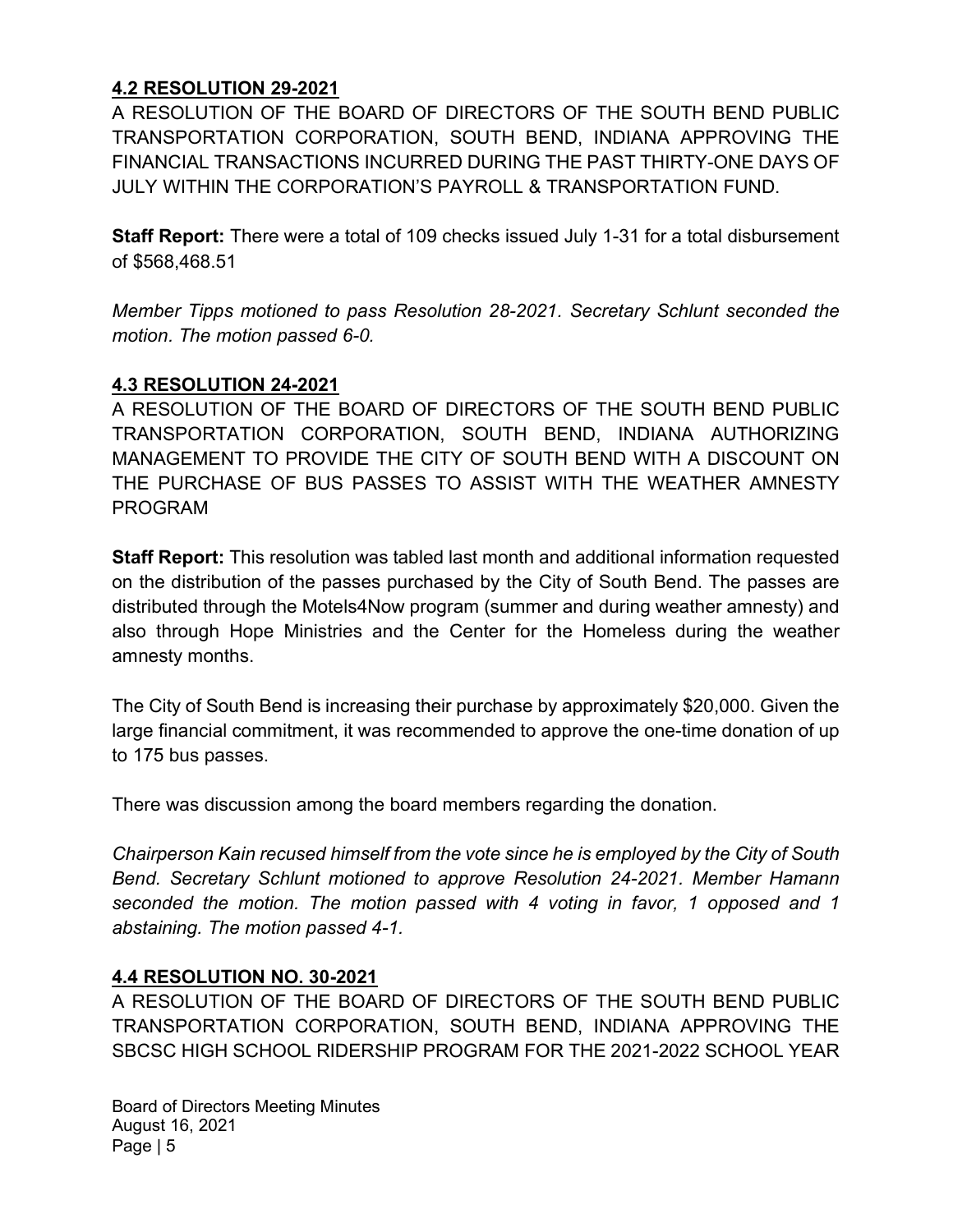Staff Report: SBCSC High School students are eligible to ride all Transpo routes for free by showing their student ID. SBCSC is billed a discounted rate of \$0.50 per ride.

Member Tipps motioned to approve Resolution 30-2021. Member Hamann seconded the motion. The motion passed 6-0.

### 4.5 RESOLUTION NO. 31-2021

A RESOLUTION OF THE BOARD OF DIRECTORS OF THE SOUTH BEND PUBLIC TRANSPORTATION CORPORATION, SOUTH BEND, INDIANA AUTHORIZING MANAGEMENT TO ENTER INTO A LEASE AGREEMENT WITH FLIXBUS FOR SOUTH STREET STATION

Staff Report: FlixBus is expanding their Midwest service and would like to utilize South Street Station for boarding and alighting passengers with buses scheduled 10 times week. Transpo worked with Bradley and Company to determine a fair lease rate of \$250 a month.

Member Tipps motioned to approve Resolution 31-2021. Member Wax seconded the resolution. The motion passed 6-0.

### 4.6 RESOLUTION NO. 32-2021

A RESOLUTION OF THE BOARD OF DIRECTORS OF THE SOUTH BEND PUBLIC TRANSPORTATION CORPORATION, SOUTH BEND, INDIANA AUTHORIZING MANAGEMENT TO DISPOSE OF A 2010 FORD ESCAPE AND ACCESS VANS 601- 604.

**Staff Report:** The vehicles have exceeded their useful life and have been approved for disposal by the FTA. Transpo will follow all FTA guidance for disposal. Any funds over \$5,000 per vehicle will be returned to the FTA.

Member Tipps motioned to approve Resolution 32-2021. Member Hamann seconded the motion. The motion passed 6-0.

#### 5. Any Other Motions

5.1 Settlement

Member Tipps motioned to approve the settlement as discussed in the Executive Session. Secretary Schlunt seconded the motion. The motion passed 6-0.

#### 6. Chairperson's Report

No report at this time